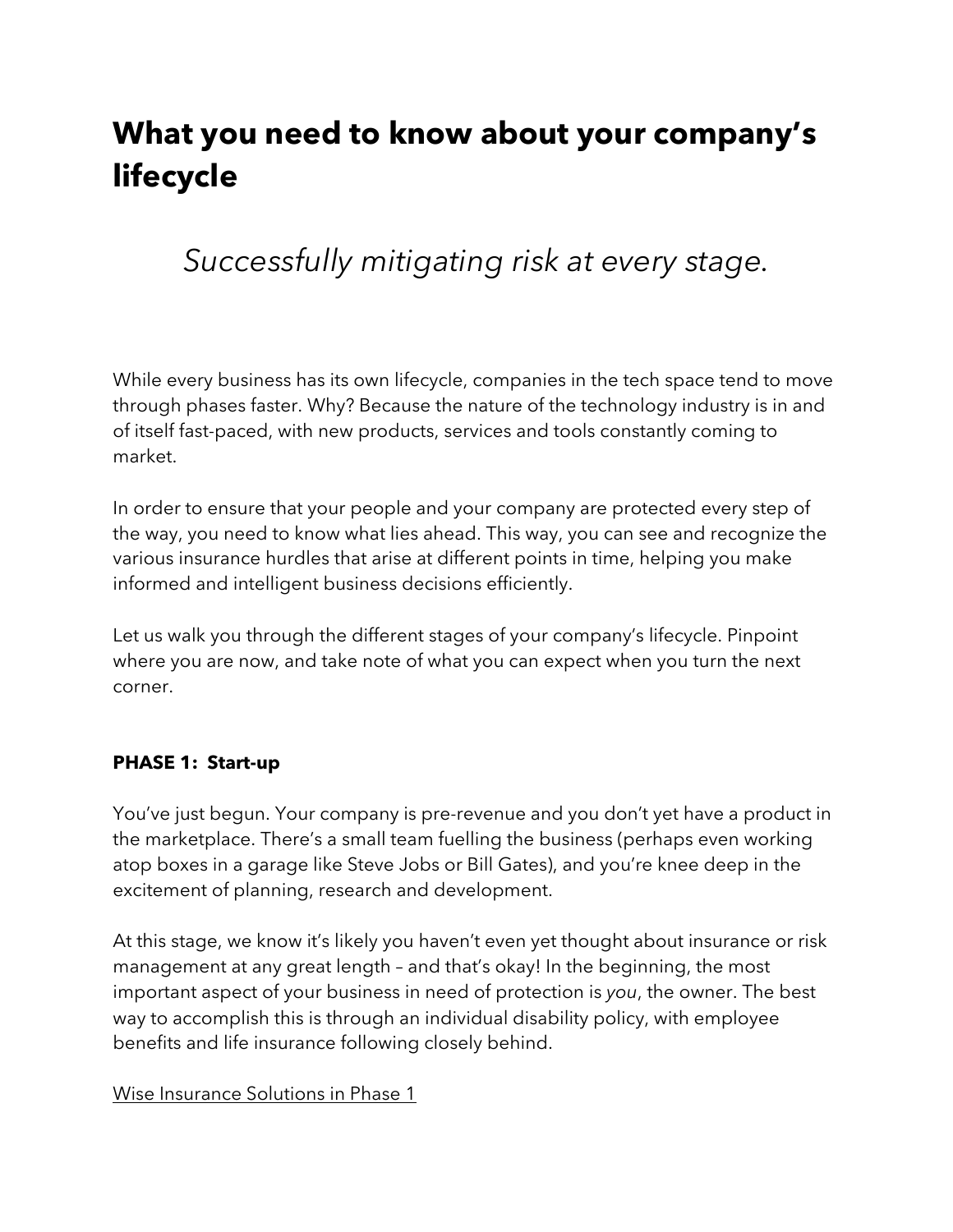- Premises Liability
- Costs to Recreate Research and Development
- Key Man Insurance
- Introduction of Employee Benefits

#### **PHASE 2: Early-stage Growth**

You're starting to earn revenue! At this point, while still limited, you likely have test clients and a beta product in the market. Your team is building and your business is experiencing early growth. It's possible you also have interested angel investors or venture capitalists.

Oftentimes insurance protection comes in the form of a request from your investors. Be ready for this. Most importantly at this stage, you want to have liability insurance in place for your product and since your team is growing larger, it's time to start focusing on your people. What are your competitors offering by way of employee benefits? Make sure you're matching or beating it so the professionals you recruit have incentive, regardless of the fact that you're a new name in the space.

#### Perceptive Insurance Solutions in Phase 2 (in addition to Phase 1)

- Directors & Officers Liability Policy
- Errors & Omissions Liability / Cyber Security Program
- Product Liability
- Buy / Sell Agreement
- Build-out of Employee Benefits Program to Attract New Talent

#### **PHASE 3: Early Commercialization**

Revenue is ramping up and you can feel the momentum of your business growth. Customer, supplier and manufacturer contracts are rolling in, more product is in the marketplace and your team continues to expand. You've probably moved into a leased commercial space by now and you have an investor ownership position in place. The name of the game at this stage? Scale.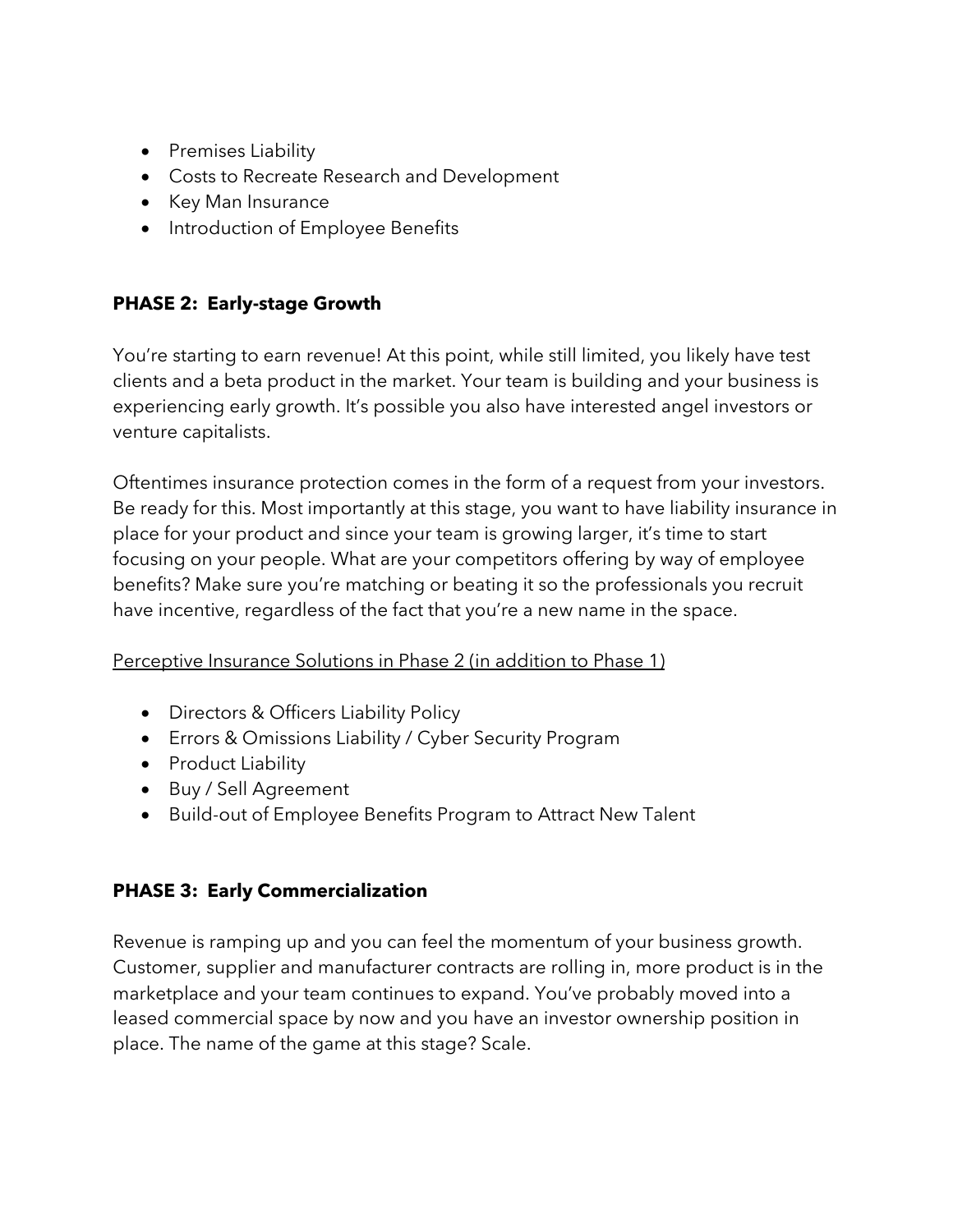While you may have been presenting your company in somewhat of an embellished way in phases 1 and 2, now is when you actually grow into that projection. You're getting noticed in the industry and you may very well have clients requesting particular insurance policies from you. Right now, your best foot forward is with a "Just What You Need" approach so you can preserve your profit margins, while still protecting your company and people.

Discerning Insurance Solutions in Phase 3 (in addition to Phases 1 and 2)

- Full Property / Business Income Policy
- Crime Policy
- Review of Buy / Sell Agreement
- New and Updated Build-out of Employee Benefits Program to Attract New Talent

### **PHASE 4: Full Commercialization**

Revenues continue to grow, and now you're expanding your product line as well as the markets you serve. Your team is still building, it's likely you now have a full-time CFO on staff, and you're probably considering whether or not the business is ready for an IPO.

Your company is now in its mature stage, and while before you were focused on attracting top talent, now you're more concerned with *keeping* that talent because other businesses are trying to recruit people away from you. It's likely that the valuation of your company is significant at this point, and it's time for a full spectrum insurance solution.

#### Comprehensive Insurance Solutions in Phase 4 (in addition to Phases 1, 2 and 3)

- Updated Build-out of Employee Benefits Program to Retain New Talent
- Continued Review of Insurance Program
- Continued Monitoring of Emerging Risk Management Issues
- Continued Review of Employee Benefits Program as Team Demographics Evolve
- Exploration of IPO Triggers Specific Considerations for Directors & Officers Liability Program